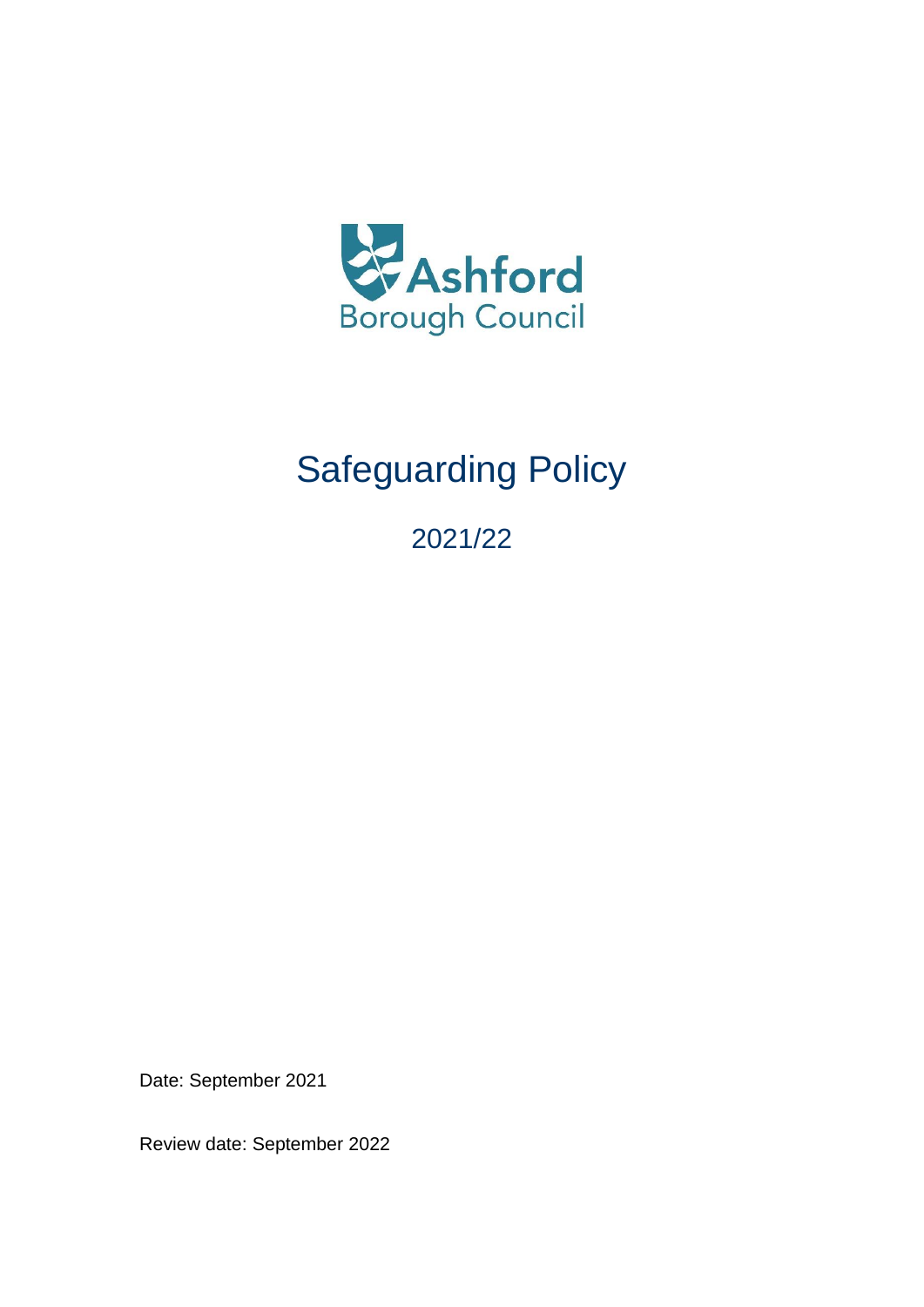#### **Contents**

| Introduction                                           |                  |
|--------------------------------------------------------|------------------|
| <b>Our Statutory Responsibilities</b>                  |                  |
| Children, Young People and Adults at Risk              |                  |
| Definitions of Abuse                                   | $\overline{3}$   |
| <b>Reporting and Recording Procedures</b>              | $\overline{3}$   |
| Procurement, Third Party Service Providers and Tenants | $\overline{5}$   |
| <b>Recruitment Procedures</b>                          | $\underline{6}$  |
| Training                                               | $6 \overline{6}$ |
| Access to the Safeguarding Policy and Procedures       | <u>6</u>         |
| <b>Accountability and Governance</b>                   |                  |
| <b>Monitoring and Review</b>                           | <u>8</u>         |
|                                                        |                  |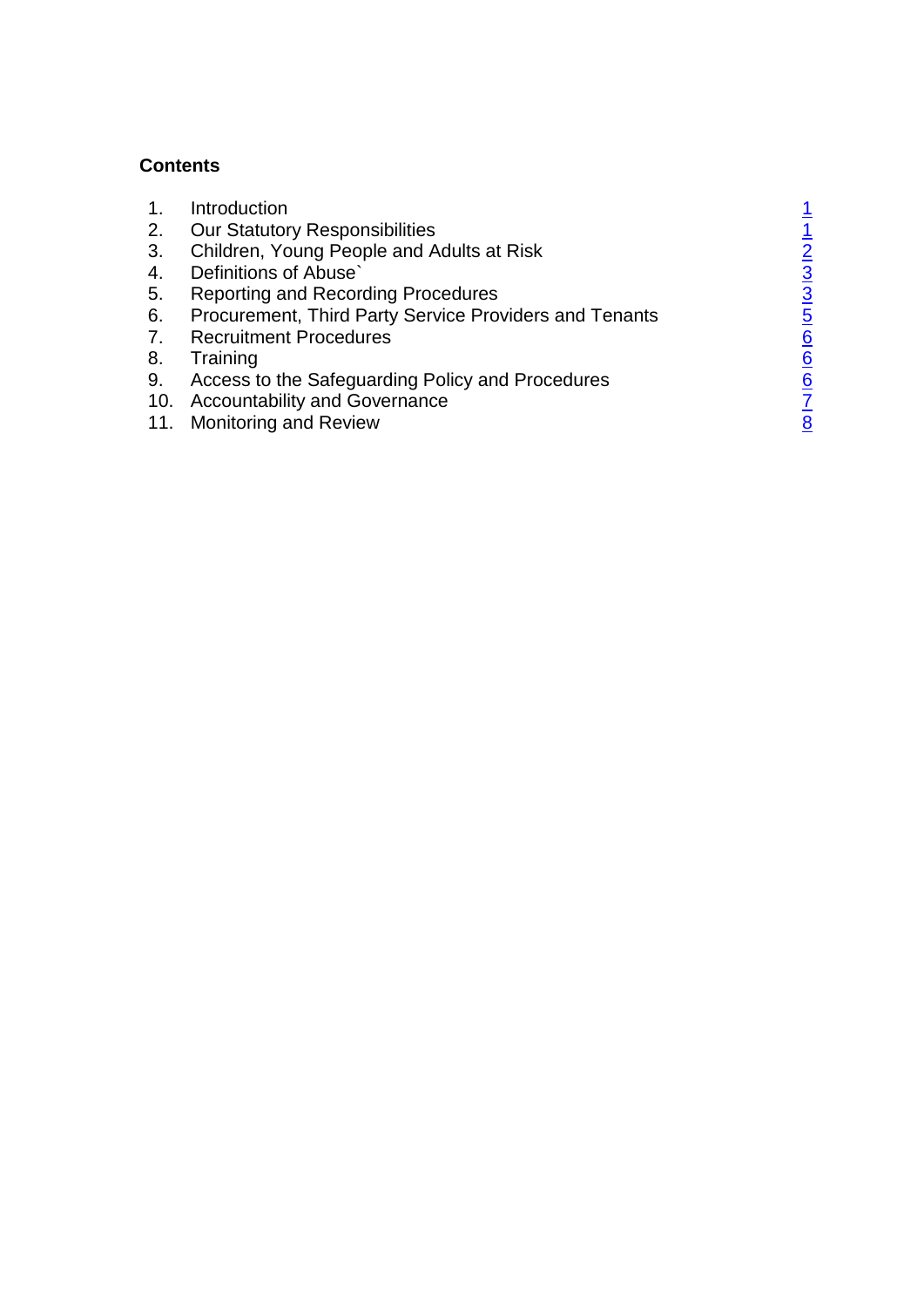# <span id="page-2-0"></span>1. Introduction

This safeguarding policy applies to all Ashford Borough Council's (the council) staff, elected members (members), volunteers, contracted service providers and anyone working on behalf of the council. Safeguarding is everybody's business.

The council is committed to ensuring children, young people and adults at risk are protected from abuse when using or receiving services provided or commissioned by the council. And that everyone (members, staff, volunteers or contracted service providers), is confident to take the relevant action when they suspect or recognise that a child, young person or adult at risk maybe a victim of significant harm or abuse.

The purpose of this policy is to set out:

- The council's statutory responsibilities
- Who are children, young people and adults at risk referred to in this policy
- Definitions of abuse
- Reporting and recording procedures. What action needs to be taken if it is suspected that a child, young person or adult at risk maybe a victim of harm or abuse
- Procurement, third party service providers and tenants
- That robust recruitment procedures are in place
- Training requirements
- Access to this policy, details of designated officers, procedure notes and referral mechanisms
- Accountability and governance
- Monitoring and review

### <span id="page-2-1"></span>2. Our Statutory Responsibilities

The council fulfils its safeguarding responsibilities in accordance with guidance in the following key documents:

- Working Together to Safeguard Children (2018). A guide to inter-agency working to safeguard and promote the welfare of children. HM Gov.
- The Care Act (2014)
- The Children Act (2004)
- The Counter-Terrorism Act 2015
- The Modern Slavery Act 2015
- The Safeguarding Vulnerable Groups Act 2016

Kent County Council has overall responsibility for safeguarding. It is not the responsibility of the council, members, staff, volunteers or contracted service providers, to determine whether abuse is taking place or has taken place.

The responsibility of the council, member, staff, volunteer or contracted service provider is to inform not to investigate or to judge. All members, staff, volunteers or contracted service providers working for or on behalf of the council have a duty to report allegations, disclosures or concerns of abuse or neglect. Safeguarding is everybody's business.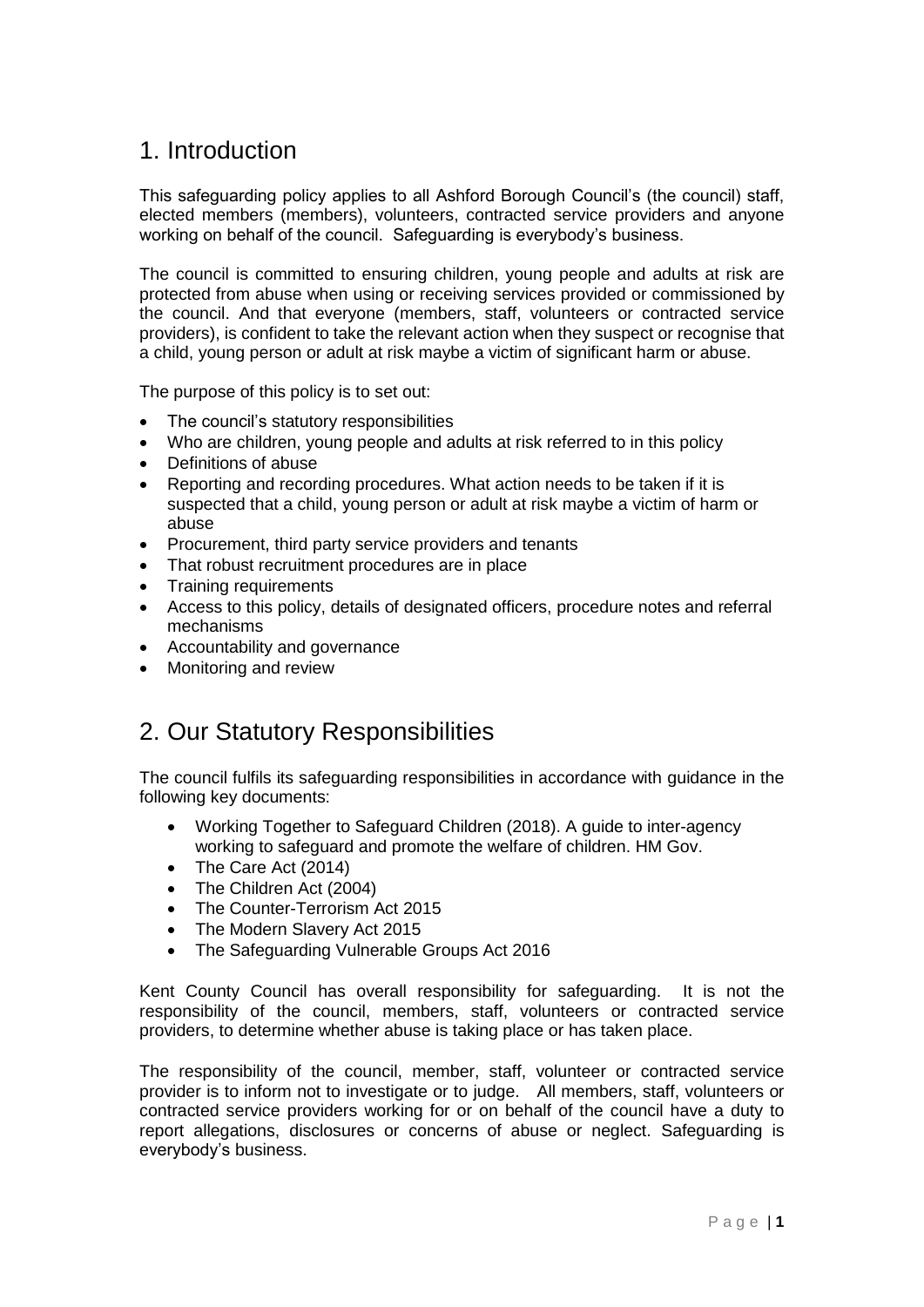The council delivers a range of services and activities that directly and indirectly engage with children, young people and adults at risk. All children, young people and adults at risk, whatever their age, culture, disability, gender, language, racial origin, religious belief and / or sexual identity have the right to protection against abuse. The council will consider how best it can put in place measures to prevent abuse.

The council takes seriously its duty to cooperate with the Kent Safeguarding Children Multi-agency Partnership (KSCMP) and the Kent and Medway Safeguarding Adults Board (KMSAB).

# <span id="page-3-0"></span>3. Children, young people and adults at risk.

#### **3.1 Children and young people**

Working Together to Safeguard Children (2018) defines children and young people as anyone who has not yet reached their 18<sup>th</sup> birthday. The fact that a child has reached 16 years of age, is living independently or is in further education, is a member of the armed forces, is in hospital or in custody in the secure estate, does not change their status or entitlements to services or protection.

The guidance sets out that safeguarding and promoting the welfare of children is defined as:

- protecting children from maltreatment
- preventing impairment of children's health or development
- ensuring that children grow up in circumstances consistent with the provision of safe and effective care
- taking action to enable all children to have the best outcomes.

#### **3.2 Adults at risk**

Adult safeguarding means protecting people's right to live in safety, free from abuse and neglect. There are two types of safeguarding enquiry. If the adults fits the criteria outlined in Section 42 of the Care Act 2014 then the local authority (Kent County Council) is required by law to conduct enquiries or ensure that enquiries are made. Local authorities will sometimes decide to make safeguarding enquiries for adults who do not fit the Section 42 criteria.

The Section 42 criteria are that an adult has:

- a) needs for care and support (whether or not the authority is meeting any of those needs)
- b) is experiencing, or is at risk of, abuse or neglect
- c) as a result of those needs is unable to protect himself or herself against the abuse or neglect or risk of it

A care and support need is defined as 'arising from or are related to a physical or mental impairment or illness'.

Remember: All members, staff, volunteers or contracted service providers working for or on behalf of the council have a duty to report allegations, disclosures or concerns of abuse or neglect – to inform, not to investigate or judge.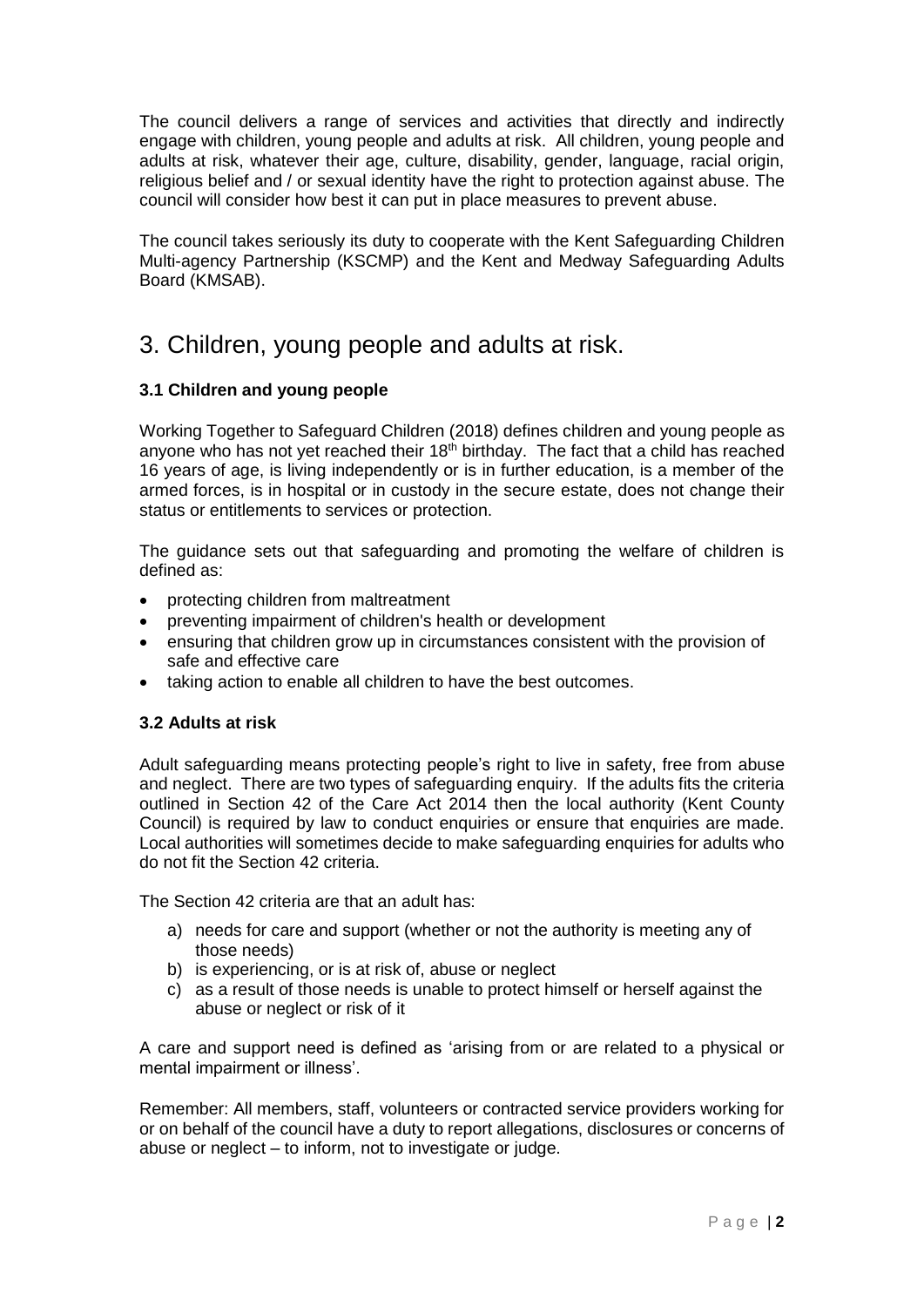Where someone is 18 or over but is still receiving children's services and a safeguarding issue is raised, the matter should be dealt with through adult safeguarding arrangements. (Care Act Guidance July 2018).

The aims of adult safeguarding are to:

- prevent harm and reduce the risk of abuse or neglect to adults with care and support needs
- stop abuse or neglect wherever possible
- safeguard adults in a way that supports them in making choices and having control about how they want to live
- promote an approach that concentrates on improving life for the adults concerned
- raise public awareness so that communities as a whole, alongside professionals, play their part in preventing, identifying and responding to abuse and neglect
- provide information and support in accessible ways to help people understand the different types of abuse, how to stay safe and what to do to raise a concern about the safety or well-being of an adult
- address what has caused the abuse or neglect

### <span id="page-4-0"></span>4. Definitions of Abuse

Child abuse is defined in Working Together to Safeguard Children (2018) as: A form of maltreatment of a child. Somebody may abuse or neglect a child by inflicting harm, or by failing to act to prevent harm. Children may be abused in a family or in an institutional or community setting by those known to them or, more rarely, by others. Abuse can take place wholly online, or technology may be used to facilitate offline abuse. Children may be abused by an adult or adults, or another child or children.

For adults at risk, The Care Act Guidance (2018) states that there are different types and patterns of abuse and neglect and different circumstances in which they may take place. Local authorities should not limit their view of what constitutes abuse or neglect, as they can take many forms and the circumstances of the individual case should always be considered. Exploitation, in particular, is a common theme in the types of abuse and neglect.

Types of abuse and neglect are listed in Appendix 1.

### <span id="page-4-1"></span>5. Reporting and recording procedures

This applies to all members, staff, volunteers or contracted service providers working for or on behalf of the council.

Th[e key points](#page-4-2) are set out below for the action that needs to be taken if it is suspected that a child, young person or adult at risk maybe a victim of harm or abuse and/or makes an allegation of abuse or bullying.

Remember, you may be the first person that a child, young person or adult at risk has trusted and it has probably taken them a great deal of courage to tell you that something is wrong.

<span id="page-4-2"></span>• Take any allegation seriously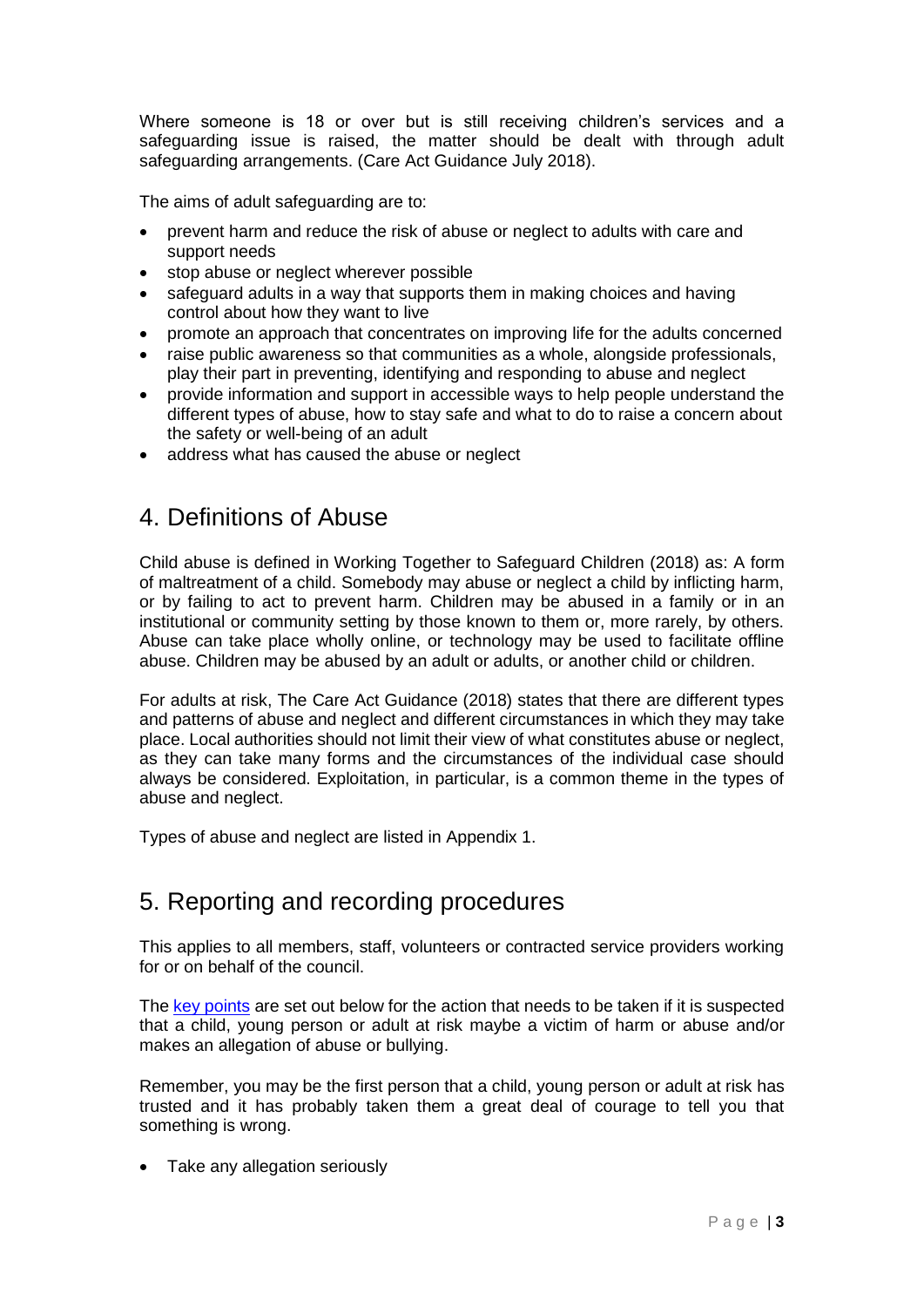- Stay calm and if possible try to get another witness
- If you believe the person is at risk of immediate significant harm, which you would reasonably believe requires the emergency services then you must contact the relevant emergency service and notify the Designated Safeguarding Officer, a Safeguarding Lead Officer or your Line Manager
- Listen carefully to what is said and allow the person to talk at their own pace, being careful not to compromise any potential evidence
- Explain that the information will need to be shared with other responsible people, do not promise to keep secrets
- Only ask questions for clarification. Keep any questions open e.g. what, where, when and who
- Reassure the child, young person or adult at risk that they have done the right thing in telling you
- Explain what you will do next and who you will inform
- Complete the relevant referral form
- Immediately report to and inform the Designated Safeguarding Officer, Safeguarding Lead Officer, Line Manager or Head of Service, who will offer support and advice as necessary
- Provide all details of the referral to the [Housing Management Support Officers](mailto:4HousingManagementSupportOfficers@ashford.gov.uk) to upload to M3 as soon as possible and allocate to the relevant Safeguarding Lead **Officer**
- The outcome of the consultation / referral will be recorded on M3 by the allocated Lead Officer
- The Designated Safeguarding Lead Officer will escalate concerns if needed

If the allegations or concerns are expressed about a member, a member of staff, a volunteer or a contracted service provider working for or on behalf of the council, you should:

- Take the allegation seriously
- Provide all the details of which you are aware to the Housing Management Support Officers to upload onto M3 as soon as possible
- Immediately inform the Designated Safeguarding Officer, a Safeguarding Lead Officer or your Line Manager
- The Designated Safeguarding Officer, alongside Human Resources (HR) will follow the council's Disciplinary Policy .
- If you have concerns about someone who works with adults with care and support needs, then refer to the People in Position of Trust Policy.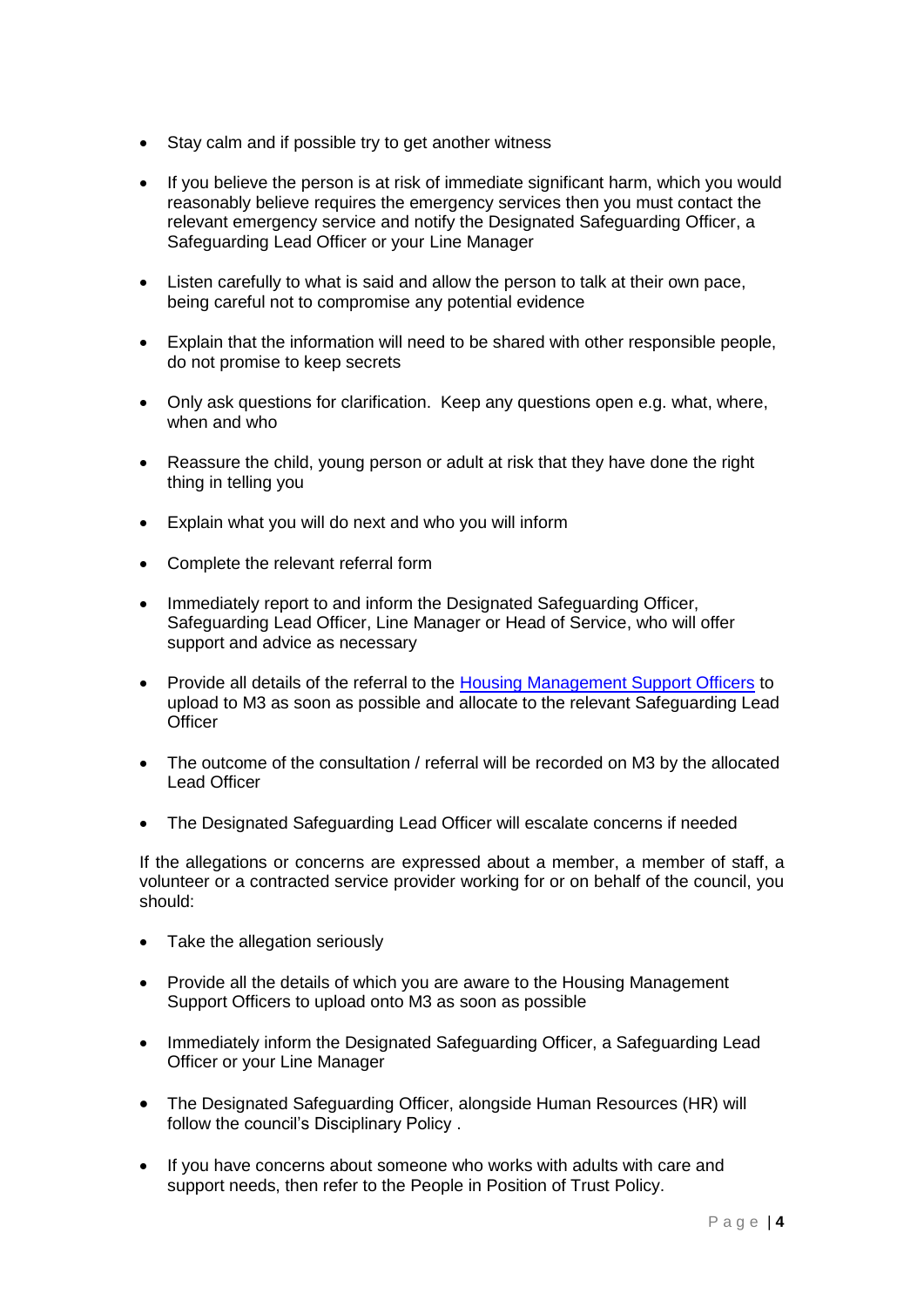Safeguarding is also part of the council's Whistleblowing Policy (Speak-Up) which promotes a positive open culture to report any safeguarding (or other) concerns. The Corporate Complaints, Comments and Compliments Procedure sets out how we deal with customers who wish to complain.

A detailed procedure flow chart is included at Appendix 2.

Self-neglect: In extreme cases of self–neglect a referral can be made without the person's permission. It is important to report whether the person has consented, or not, to any safeguarding actions and whether the person has the capacity to consent. Where a person does not consent a referral can still be made, or further action taken, where there is reasonable suspicion of a potential crime, risk to others, coercion or harassment of the person or when it is in the public interest to do so. If a person lacks capacity to consent, a capacity assessment must be completed by the most relevant person and a Best Interests Decision made regarding the referral or any planned action.

Professional Curiosity: Officers in contact with children, young people and adults at risk should exercise professional curiosity (respectful uncertainty) to explore and understand what is happening within a family rather than making assumptions or accepting things at face value. The officer should be confident in their own judgement and always outline their observations and concerns to other professionals, the lead officer and/or the DSO.

The council will follow the Kent-wide referral procedures as set out in Kent County Council's 'Multi-agency Safeguarding Adults Policy, Protocols and Guidance for Kent and Medway':

 [Kent and Medway Safeguarding Adults Board Multi-Agency Safeguarding](https://www.kent.gov.uk/__data/assets/pdf_file/0018/11574/Multi-Agency-Safeguarding-Adults-Policy,-Protocols-and-Guidance-for-Kent-and-Medway.pdf)  [Policy, Procedures and Practitioner Guidance](https://www.kent.gov.uk/__data/assets/pdf_file/0018/11574/Multi-Agency-Safeguarding-Adults-Policy,-Protocols-and-Guidance-for-Kent-and-Medway.pdf)

and,

'Kent and Medway Safeguarding Children Procedures':

<https://www.proceduresonline.com/kentandmedway/>

### <span id="page-6-0"></span>6. Procurement, third party service providers and tenants

Where the council works with, commissions or grants funds to other organisations, or lease buildings to such organisations working with these groups, that come into contact with children, young people or adults at risk, they will be required to have safeguarding arrangements in place or adhere to this policy and its procedures.

The council is obligated to ensure that any third party service provider (whose services are commissioned, procured or grant funded by the council) or who occupy property owned by the council are responsible for safeguarding. To support this, information about safeguarding and promoting the welfare of children, young people and adults at risk will be:

- Distributed to all relevant service providers
- A clause around safeguarding will be included in all Purchase Order Terms and **Conditions**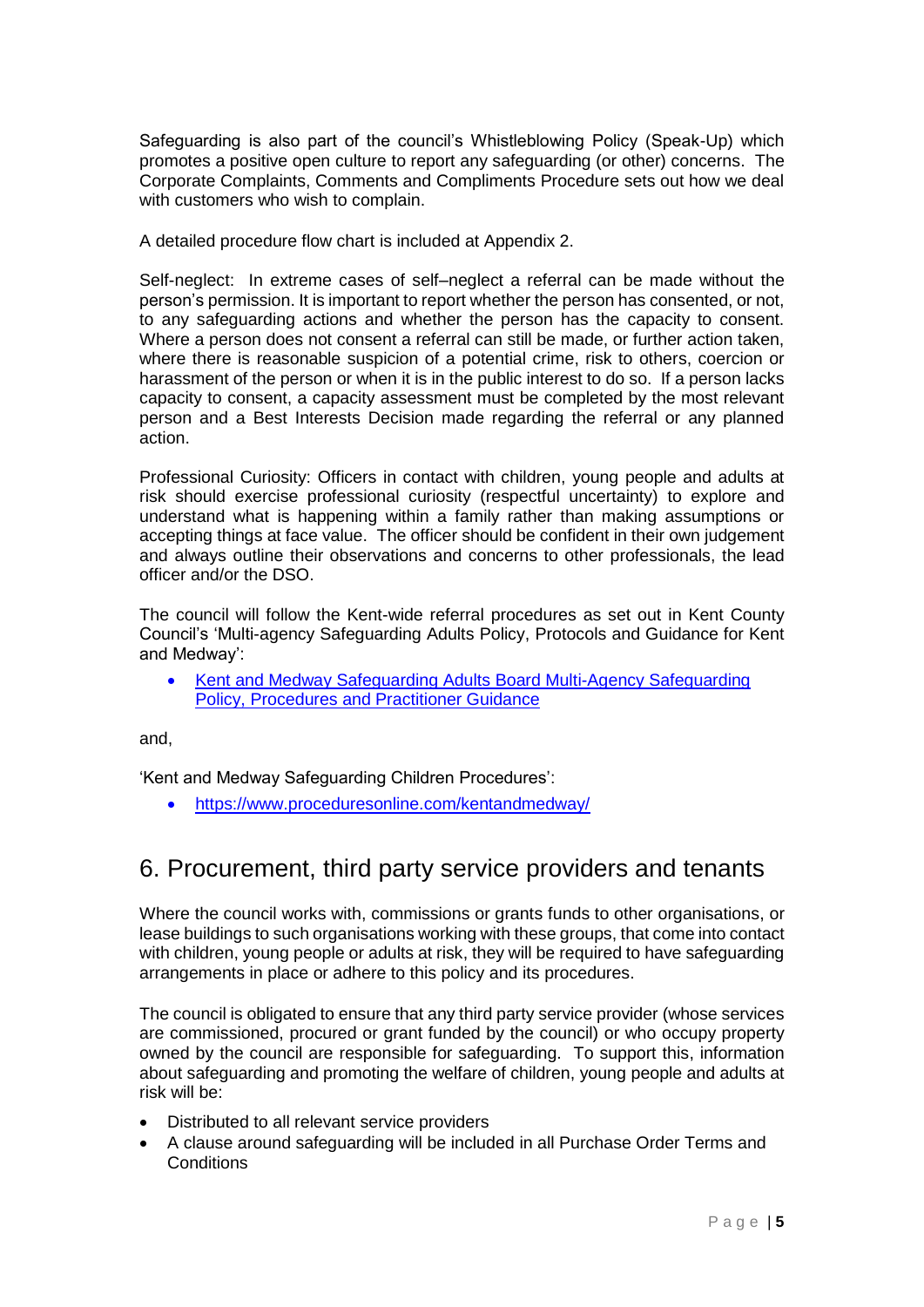- All contracts and service level agreements, where the service provider is in contact with children, young people and adults at risk, will require the service provider to be responsible for safeguarding
- Grant application forms will require any organisation responsible for, or in contact with children, young people or adults at risk to supply evidence of their safeguarding policy

### <span id="page-7-0"></span>7. Recruitment procedures

The council's Recruitment and Selection Policy and Procedure and the Employment of Ex-offenders and Criminal Record Checks found within the Conditions of Service take account of our safeguarding responsibilities for safe recruitment. This includes additional checks to ensure that current legislation and best practice are followed in the recruitment of staff, particularly those working in regulated activities relating to children, young people and adults at risk.

# <span id="page-7-1"></span>8. Training

The level of safeguarding training required to be undertaken by members, staff, volunteers or contracted service providers working for or on behalf of the council will reflect the likely level of contact and/or responsibility for children, young people or adults at risk associated with their role.

Category 1 – ad hoc contact in public places, would never be left alone with a child, young person or adult at risk. This is a mandatory piece of learning for all staff. From May 2019 it is also mandatory for Members to undertake category 1 training.

Category 2 – the likelihood of coming into contact with 0-18 year olds, young people, or adults at risk through the nature of the role and could be exposed to lone contact, but no responsibility for supervision. All managers are required to undergo this level of training in order to support their own team or others who may seek their support with a safeguarding issue.

Category 3 – responsibility for supervision of 0-18 year olds, young people or adults at risk as part of their role.

In addition staff will be reminded of safeguarding responsibilities through email bulletins and all staff briefings. Any specific individual safeguarding training requirements will also be highlighted through the staff appraisal process and fed-back to the Learning and Development Officer.

# <span id="page-7-2"></span>9. Access to the Safeguarding Policy and Procedures

This policy and associated procedure will be available to all staff through a dedicated page on the Council's Smart Hub.

The Smart Hub page will provide easy access to

- The current version of our Safeguarding Policy
- The reporting and recording procedures to be followed
- Contact details for Designated and Lead Safeguarding Officers
- Relevant referral forms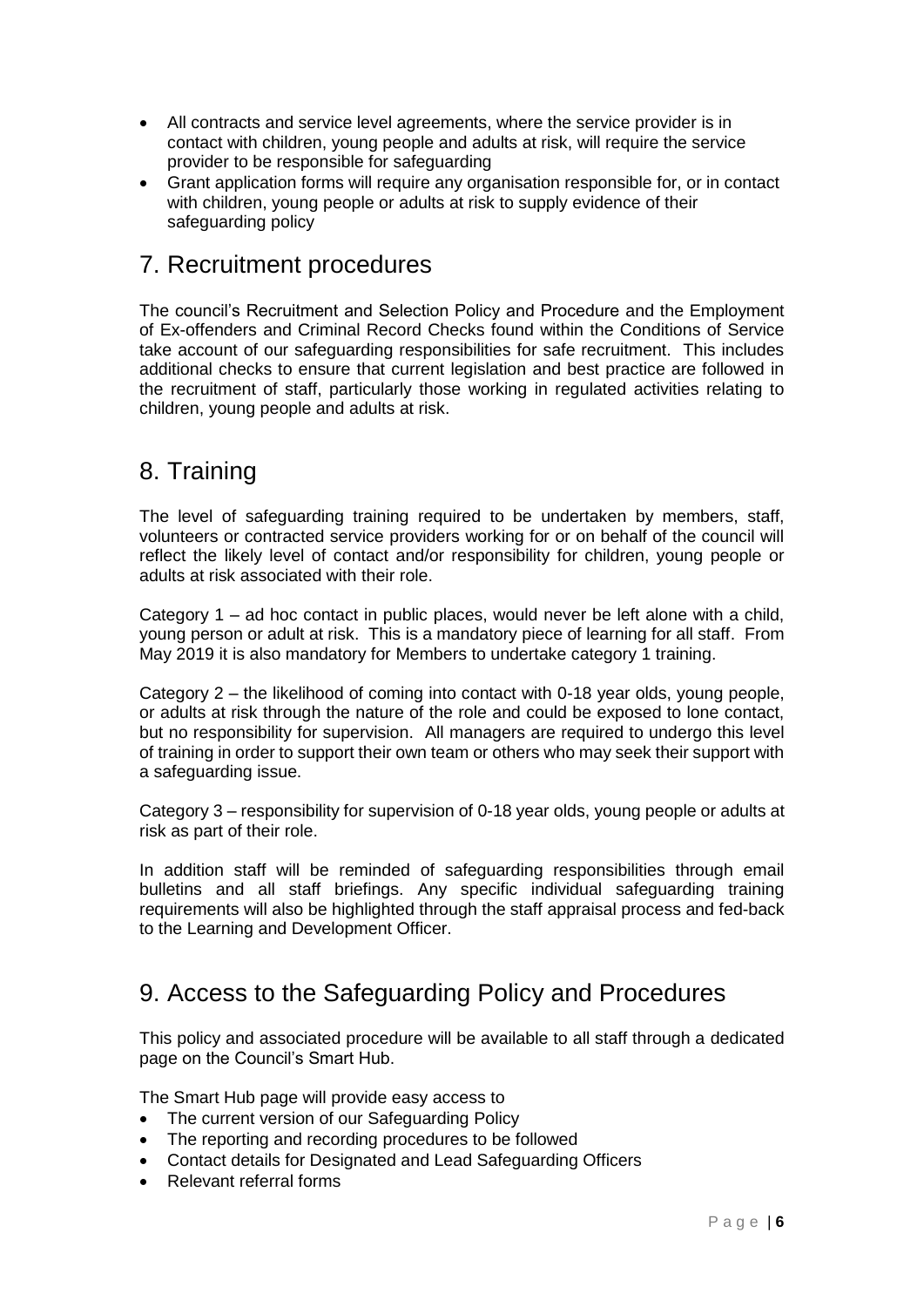Any appropriate additional guidance

The council's internet page will be updated annually or if a significant change occurs to ensure appropriate and relevant information on safeguarding is publicly available.

# <span id="page-8-0"></span>10. Accountability and governance

The Chief Executive of the council is ultimately responsible for the safeguarding work of the council. The Chief Executive together with the Senior Management Team, guided by the Safeguarding Champion, are responsible for ensuring that this policy and related procedures are implemented, monitored and consistently reviewed.

An officer (normally the Designated Safeguarding Officer or their Deputy) is nominated by the Chief Executive to represent the council on the Local Child and Adult Safeguarding Boards and relevant sub groups.

The Designated Safeguarding Officer is responsible for dealing with reports or concerns about the protection of children, young people and adults at risk appropriately and in accordance with the procedures that underpin this policy. The Designated Safeguarding Officer is supported by a Deputy Designated Safeguarding Officer.

Safeguarding Lead Officers hold responsibility for safeguarding within different areas of the council's operations:

- Adults at risk
- Children
- Child Sexual Exploitation
- Domestic Abuse
- PREVENT (Preventing Extremism)
- Modern Slavery & Human Trafficking
- Commissioning

All members, staff, volunteers and contracted service providers working for or on behalf of the council are responsible for undertaking their duties in a way that actively safeguards and promotes the welfare of children, young people and adults at risk. They must also act in a way that protects them from wrongful allegations of abuse as far as possible.

#### **10.1 Multi – agency working**

At a county level coordination and partnership working on safeguarding is led by two multi – agency boards:

- The [Kent Safeguarding Children Multi-agency Partnership](https://www.kscmp.org.uk/)
- The [Kent and Medway Safeguarding Adults Board](https://www.kmsab.org.uk/)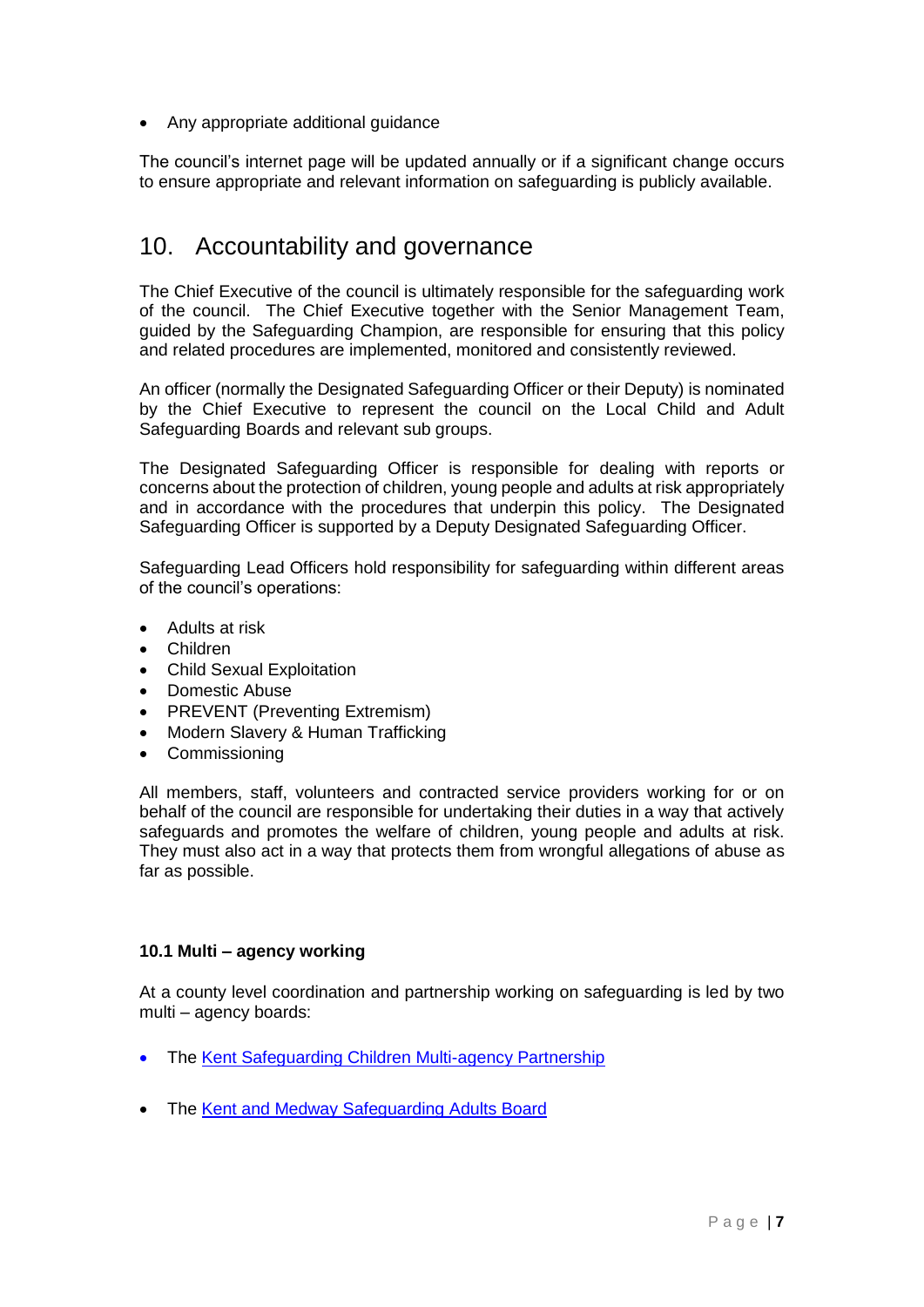The council, along with all other district councils, has a duty to cooperate with the work of these Boards and fulfil their duties under the Children Act 2004 and the Care Act 2014.

At a local level the Designated Safeguarding Officer will attend relevant meetings to represent the council, this includes:

- The District Safeguarding meetings which provide updates on safeguarding, new initiatives and changes in legislation
- The Community Safety Partnership to encourage openness and learning from interventions and use these to inform and improve current and future practice and policy.

Internally, bi-monthly Safeguarding Lead Officer meetings will consider how to deliver key improvements in the council's safeguarding governance, policy making, procedures, working practices and monitoring.

#### **10.2 Reporting**

A report will be prepared by the Designated Safeguarding Officer and presented to Senior Management Team by the Safeguarding Champion twice a year, in November and May, on the previous six months activities and referrals.

The Designated Safeguarding Officer will provide the QE (Quality and Effectiveness) Group of KSCMP, audit information as and when requested.

An annual report will be presented to the council's Overview and Scrutiny Committee in February each year by the Designated Safeguarding Officer.

An annual report will be provided to the Kent and Medway Adult Safeguarding Board each September to fulfil their reporting requirements and an annual self-assessment will take place.

A Section 11 self-assessment will be made once every two years to the Kent Safeguarding Children Multi-agency Partnership by the Designated Safeguarding Officer. The next section 11 report is due in 2022.

# <span id="page-9-0"></span>11. Monitoring and Review

Any feedback gained from the various reporting channels detailed in the Accountability and Governance section will be used to inform future versions of the Safeguarding Policy.

The Safeguarding Lead Officer Group will review the Safeguarding Policy annually in September or sooner if any significant practitioner or legislative changes require more timely amendments to policy and/or procedures. This process will be supported by the Corporate Policy Team.

The policy review will be considered by the council's senior managers to decide if any changes required to the policy should be reported to the Cabinet for approval.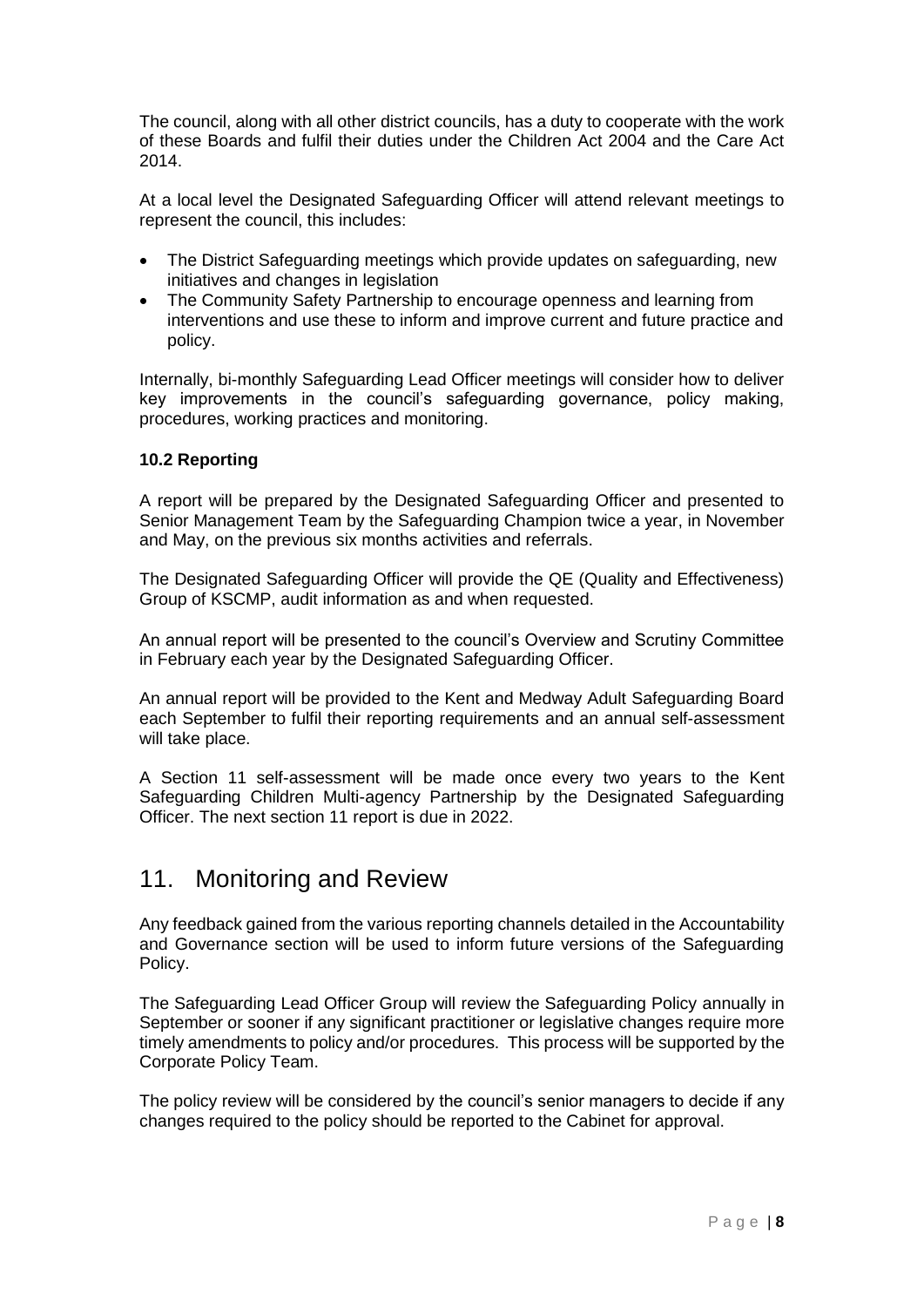

### **Safeguarding Policy - Appendix 1: Types of Abuse and Neglect**

Even for those experienced with working with child or adult abuse it is not always easy to recognise a situation where abuse may occur or already has taken place. While it is accepted that staff are not experts at such recognition all staff have a duty to act if they have any concerns. Safeguarding is everybody's business.

#### Children and Young People

Abuse is defined as a form of maltreatment of a child. Somebody may abuse or neglect a child by inflicting harm, or by failing to act to prevent harm. Children may be abused in a family or in an institutional or community setting by those known to them or, more rarely, by others. Abuse can take place wholly online, or technology may be used to facilitate offline abuse. Children may be abused by an adult or adults, or another child or children.

| Physical abuse *       | A form of abuse which may involve hitting, shaking,<br>throwing, poisoning, burning or scalding, drowning,<br>suffocating or otherwise causing physical harm to a child.<br>Physical harm may also be caused when a parent or carer<br>fabricates the symptoms of, or deliberately induces,<br>illness in a child.                                                                                                                                                                                                                                                                                                                                                                                                                                                                                                                                                                                                                                                                                                                                                                                                                                                                                            |
|------------------------|---------------------------------------------------------------------------------------------------------------------------------------------------------------------------------------------------------------------------------------------------------------------------------------------------------------------------------------------------------------------------------------------------------------------------------------------------------------------------------------------------------------------------------------------------------------------------------------------------------------------------------------------------------------------------------------------------------------------------------------------------------------------------------------------------------------------------------------------------------------------------------------------------------------------------------------------------------------------------------------------------------------------------------------------------------------------------------------------------------------------------------------------------------------------------------------------------------------|
| <b>Emotional abuse</b> | The persistent emotional maltreatment of a child such as<br>to cause severe and persistent adverse effects on the<br>child's emotional development. It may involve conveying<br>to a child that they are worthless or unloved, inadequate,<br>or valued only insofar as they meets the needs of another<br>person. It may include not giving the child opportunities to<br>express their views, deliberately silencing them or<br>'making fun' of what they say or how they communicate.<br>It may feature age or developmentally inappropriate<br>expectations being imposed on children. These may<br>interactions that are beyond a child's<br>include<br>developmental capability, as well as overprotection and<br>limitation of exploration and learning, or preventing the<br>child participating in normal social interaction. It may<br>involve seeing or hearing the ill-treatment of another. It<br>may involve serious bullying (including cyber bullying),<br>causing children frequently to feel frightened or in danger,<br>or the exploitation or corruption of children. Some level of<br>emotional abuse is involved in all types of maltreatment<br>of a child, though it may occur alone. |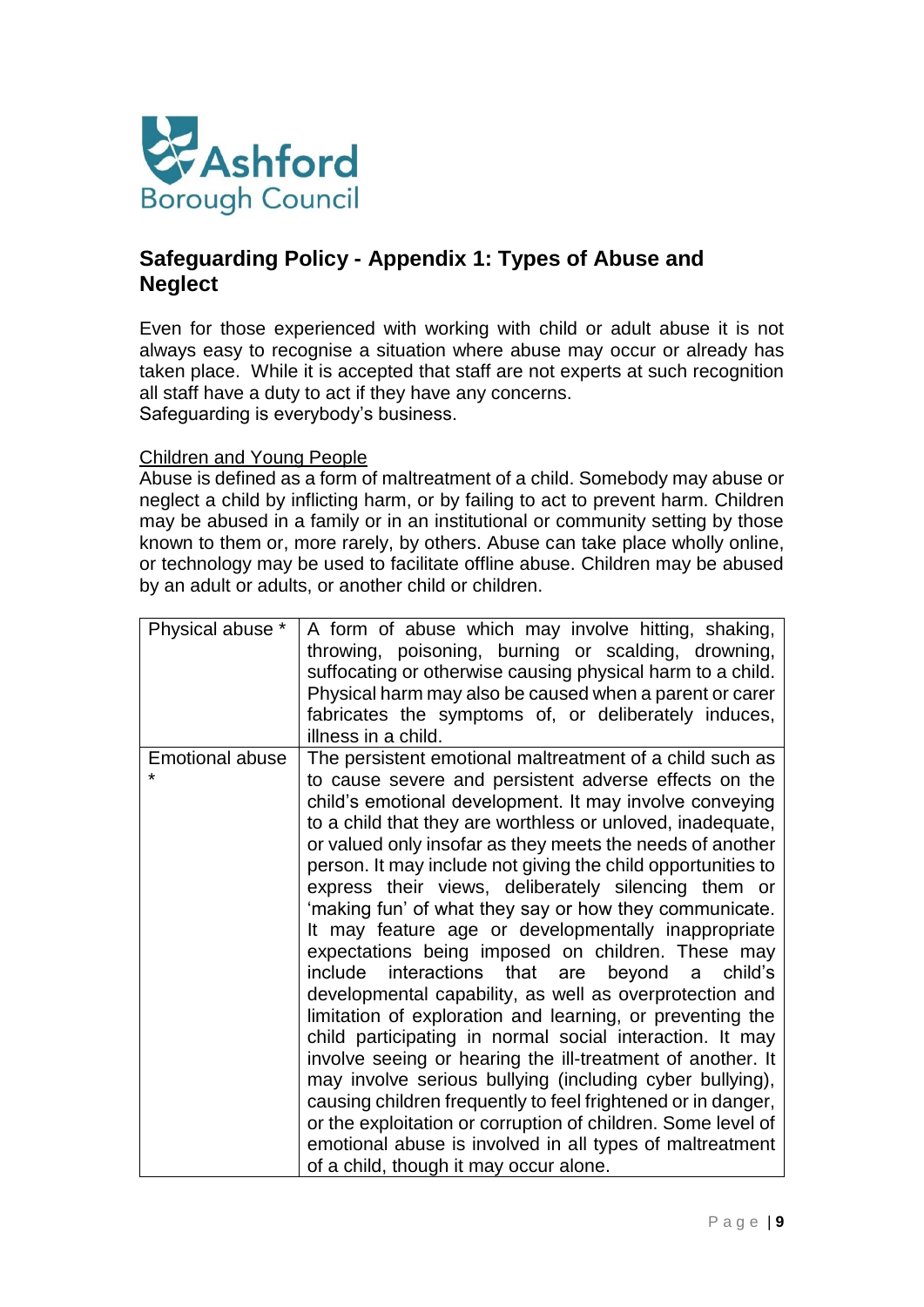| Sexual abuse *         | Involves forcing or enticing a child or young person to take |
|------------------------|--------------------------------------------------------------|
|                        | part in sexual activities, not necessarily involving a high  |
|                        | level of violence, whether or not the child is aware of what |
|                        | is happening. The activities may involve physical contact,   |
|                        | including assault by penetration (for example, rape or oral  |
|                        | sex) or non-penetrative acts such as masturbation,           |
|                        | kissing, rubbing and touching outside of clothing. They      |
|                        | may also include non-contact activities, such as involving   |
|                        | children in looking at, or in the production of, sexual      |
|                        | images, watching sexual activities, encouraging children     |
|                        | to behave in sexually inappropriate ways, or grooming a      |
|                        | child in preparation for abuse Sexual abuse can take         |
|                        | place online, and technology can be used to facilitate       |
|                        | offline abuse. Sexual abuse is not solely perpetrated by     |
|                        | adult males. Women can also commit acts of sexual            |
|                        | abuse, as can other children.                                |
| Child sexual           | Child sexual exploitation is a form of child sexual abuse.   |
| exploitation *         | It occurs where an individual or group takes advantage of    |
|                        | an imbalance of power to coerce, manipulate or deceive       |
|                        | a child or young person under the age of 18 into sexual      |
|                        | activity (a) in exchange for something the victim needs or   |
|                        | wants, and/or (b) for the financial advantage or increased   |
|                        | status of the perpetrator or facilitator. The victim may     |
|                        | have been sexually exploited even if the sexual activity     |
|                        | appears consensual. Child sexual exploitation does not       |
|                        | always involve physical contact; it can also occur through   |
|                        | the use of technology.                                       |
| Neglect <sup>*</sup>   | The persistent failure to meet a child's basic physical      |
|                        | and/or psychological needs, likely to result in the serious  |
|                        | impairment of the child's health or development. Neglect     |
|                        | may occur during pregnancy as a result of maternal           |
|                        | substance abuse. Once a child is born, neglect may           |
|                        | involve a parent or carer failing to:                        |
|                        | a. provide adequate food, clothing and shelter (including    |
|                        | exclusion from home or abandonment)                          |
|                        | b. protect a child from physical and emotional harm or       |
|                        | danger                                                       |
|                        | c. ensure adequate supervision (including the use of         |
|                        | inadequate care-givers)                                      |
|                        | d. ensure access to appropriate medical care or treatment    |
|                        | It may also include neglect of, or unresponsiveness to, a    |
|                        | child's basic emotional needs.                               |
| Extremism <sup>*</sup> | Extremism goes beyond terrorism and includes people          |
|                        | who target the vulnerable $-$ including the young $-$ by     |
|                        | seeking to sow division between communities on the           |
|                        | basis of race, faith or denomination; justify discrimination |
|                        | towards women and girls; persuade others that minorities     |
|                        | are inferior; or argue against the primacy of democracy      |
|                        | and the rule of law in our society.                          |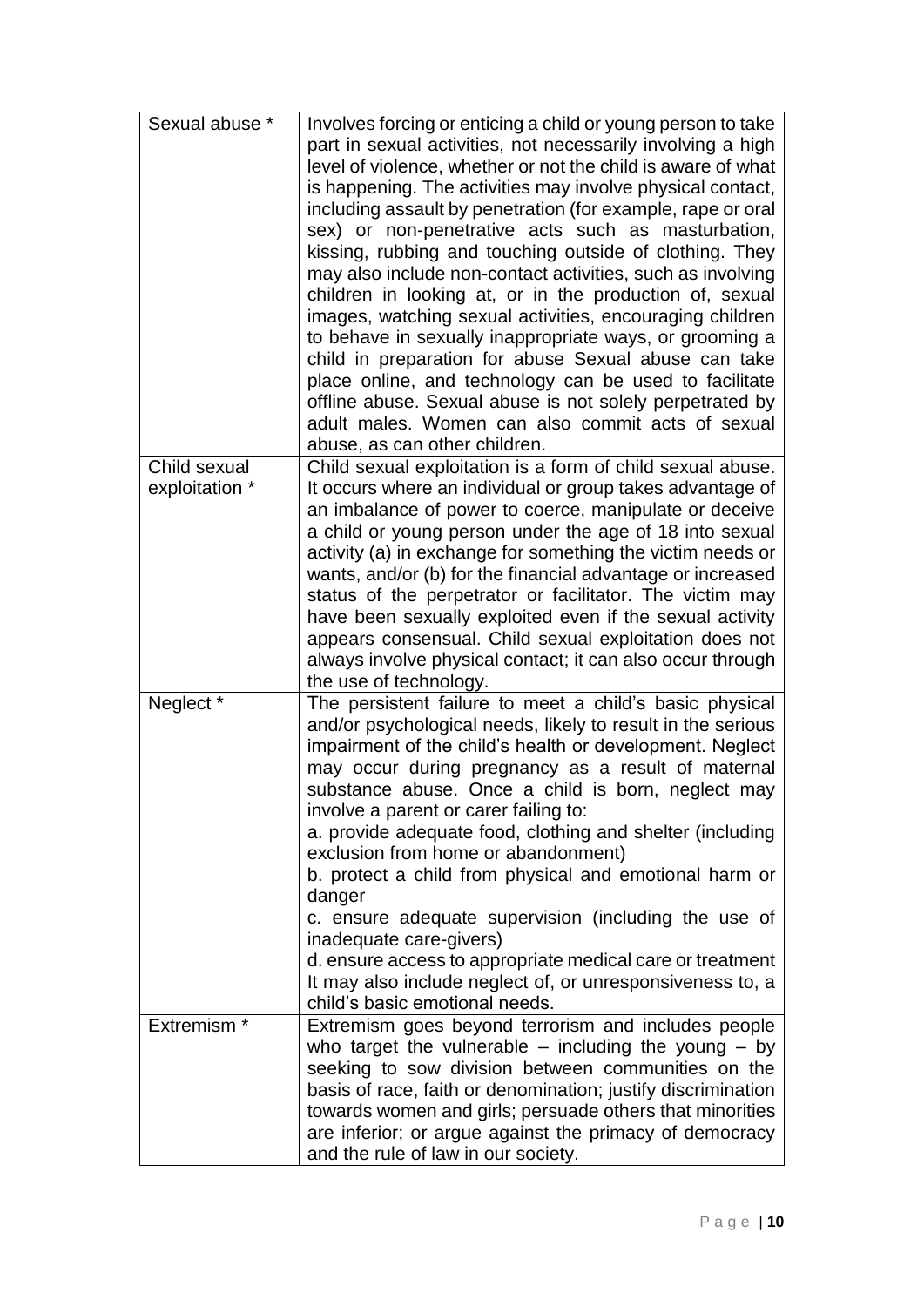|                  | Extremism is defined in the Counter Extremism Strategy        |
|------------------|---------------------------------------------------------------|
|                  | 2015 as the vocal or active opposition to our fundamental     |
|                  | values, including the rule of law, individual liberty and the |
|                  | mutual respect and tolerance of different faiths and          |
|                  | beliefs. We also regard calls for the death of members of     |
|                  | our armed forces as extremist.                                |
| Child criminal   | As set out in the Serious Violence Strategy, published by     |
| exploitation *   | the Home Office, where an individual or group takes           |
|                  | advantage of an imbalance of power to coerce, control,        |
|                  | manipulate or deceive a child or young person under the       |
|                  | age of 18 into any criminal activity (a) in exchange for      |
|                  | something the victim needs or wants, and/or (b) for the       |
|                  |                                                               |
|                  | financial or other advantage of the perpetrator or            |
|                  | facilitator and/or (c) through violence or the threat of      |
|                  | violence. The victim may have been criminally exploited       |
|                  | even if the activity appears consensual. Child criminal       |
|                  | exploitation does not always involve physical contact; it     |
|                  | can also occur through the use of technology.                 |
| Domestic abuse   | Domestic abuse can seriously harm children and young          |
| #                | people. Witnessing domestic abuse is child abuse, and         |
|                  | teenagers can suffer domestic abuse in their relationships    |
|                  | Domestic abuse is any type of controlling, bullying,          |
|                  | threatening or violent behaviour between people in a          |
|                  | relationship. But it isn't just physical violence – domestic  |
|                  | abuse includes emotional, physical, sexual, financial or      |
|                  | psychological abuse.                                          |
|                  | Abusive behaviour can occur in any relationship               |
| Online abuse #   | Online abuse is any type of abuse that happens on the         |
|                  | web, whether through social networks, playing online          |
|                  | games or using mobile phones. Children and young              |
|                  | people may experience cyberbullying, grooming, sexual         |
|                  | abuse, sexual exploitation or emotional abuse.                |
|                  |                                                               |
|                  | Children can be at risk of online abuse from people they      |
|                  | know, as well as from strangers. Online abuse may be          |
|                  | part of abuse that is taking place in the real world (for     |
|                  | example bullying or grooming). Or it may be that the          |
|                  | abuse only happens online (for example persuading             |
|                  | children to take part in sexual activity online).             |
|                  |                                                               |
|                  | Children can feel like there is no escape from online         |
|                  | abuse – abusers can contact them at any time of the day       |
|                  | or night, the abuse can come into safe places like their      |
|                  | bedrooms, and images and videos can be stored and             |
|                  | shared with other people.                                     |
| Female genital   | Female genital mutilation (FGM) is the partial or total       |
| mutilation (FGM) | removal of external female genitalia for non-medical          |
| #                | reasons. It's also known as female circumcision or            |
|                  | cutting.                                                      |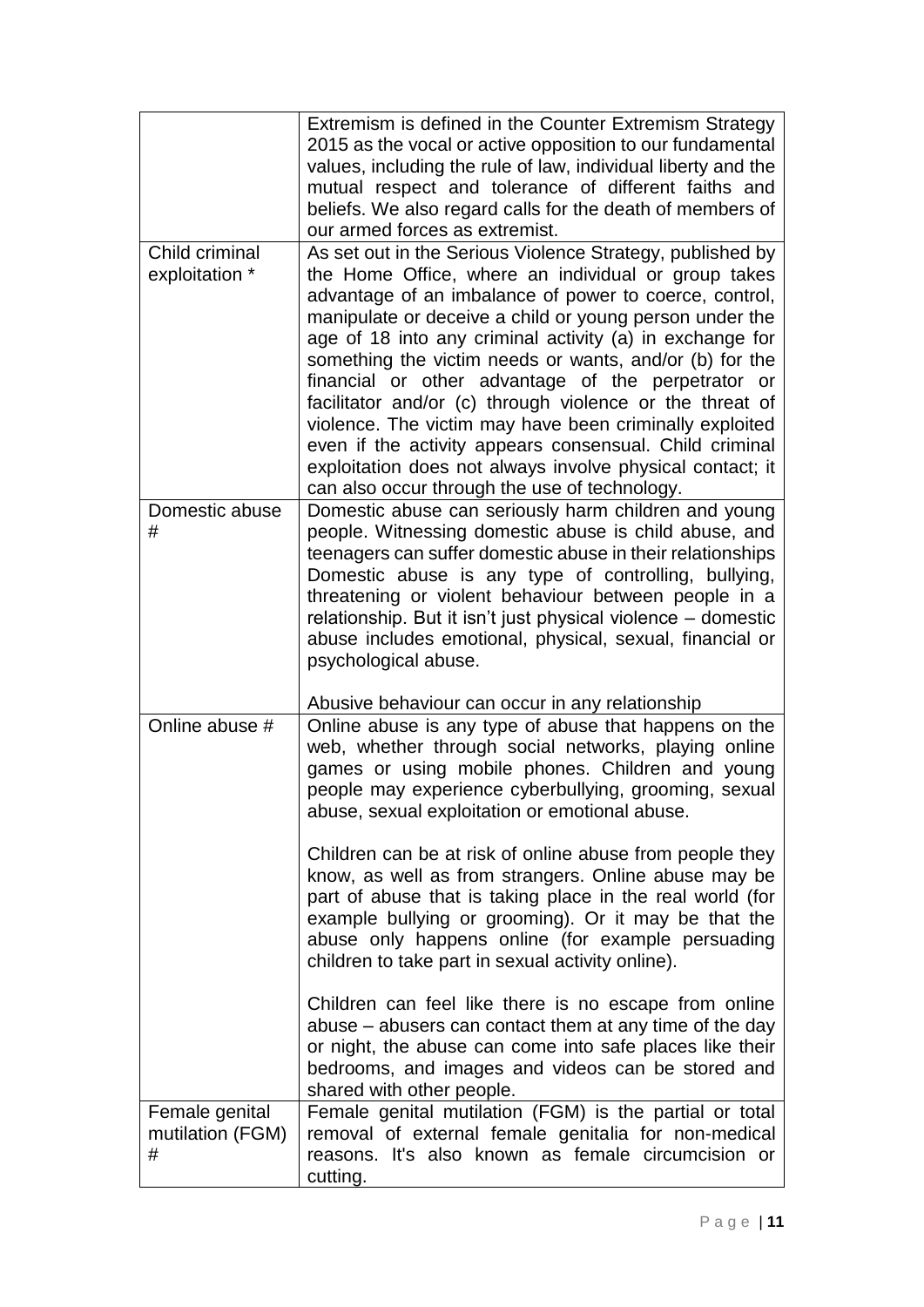|                                             | Religious, social or cultural reasons are sometimes given<br>for FGM. However, FGM is child abuse. It's dangerous<br>and a criminal offence.                                                                                                                                                                                                                                                                                                                                                                                                                         |
|---------------------------------------------|----------------------------------------------------------------------------------------------------------------------------------------------------------------------------------------------------------------------------------------------------------------------------------------------------------------------------------------------------------------------------------------------------------------------------------------------------------------------------------------------------------------------------------------------------------------------|
|                                             | There are no medical reasons to carry out FGM. It doesn't<br>enhance fertility and it doesn't make childbirth safer. It is<br>used to control female sexuality and can cause severe<br>and long-lasting damage to physical and emotional<br>health.                                                                                                                                                                                                                                                                                                                  |
| Bullying and<br>cyberbullying               | Bullying is behaviour that hurts someone else – such as<br>name calling, hitting, pushing, spreading rumours,<br>threatening or undermining someone.<br>It can happen anywhere $-$ at school, at home or online.<br>It's usually repeated over a long period of time and can<br>hurt a child both physically and emotionally.<br>Bullying that happens online, using social networks,<br>games and mobile phones, is often called cyberbullying.<br>A child can feel like there's no escape because it can<br>happen wherever they are, at any time of day or night. |
| Child trafficking<br>and modern<br>slavery# | Child trafficking and modern slavery are child abuse.<br>Children are recruited, moved or transported and then<br>exploited, forced to work or sold.                                                                                                                                                                                                                                                                                                                                                                                                                 |
|                                             | Children are trafficked for:<br>child sexual exploitation<br>$\bullet$<br>benefit fraud<br>$\bullet$<br>forced marriage<br>$\bullet$<br>domestic servitude such as cleaning, childcare,<br>$\bullet$<br>cooking<br>forced labour in factories or agriculture<br>$\bullet$<br>criminal activity such as pickpocketing, begging,<br>transporting drugs, working on cannabis farms,<br>selling pirated DVDs and bag theft.<br>Many children are trafficked into the UK from abroad, but<br>children can also be trafficked from one part of the UK to<br>another.       |
| Grooming #                                  | is when someone builds an<br>emotional<br>Grooming<br>connection with a child to gain their trust for the purposes<br>of sexual abuse, sexual exploitation or trafficking.<br>Children and young people can be groomed online or<br>face-to-face, by a stranger or by someone they know - for<br>example a family member, friend or professional.<br>Groomers may be male or female. They could be any<br>age.                                                                                                                                                       |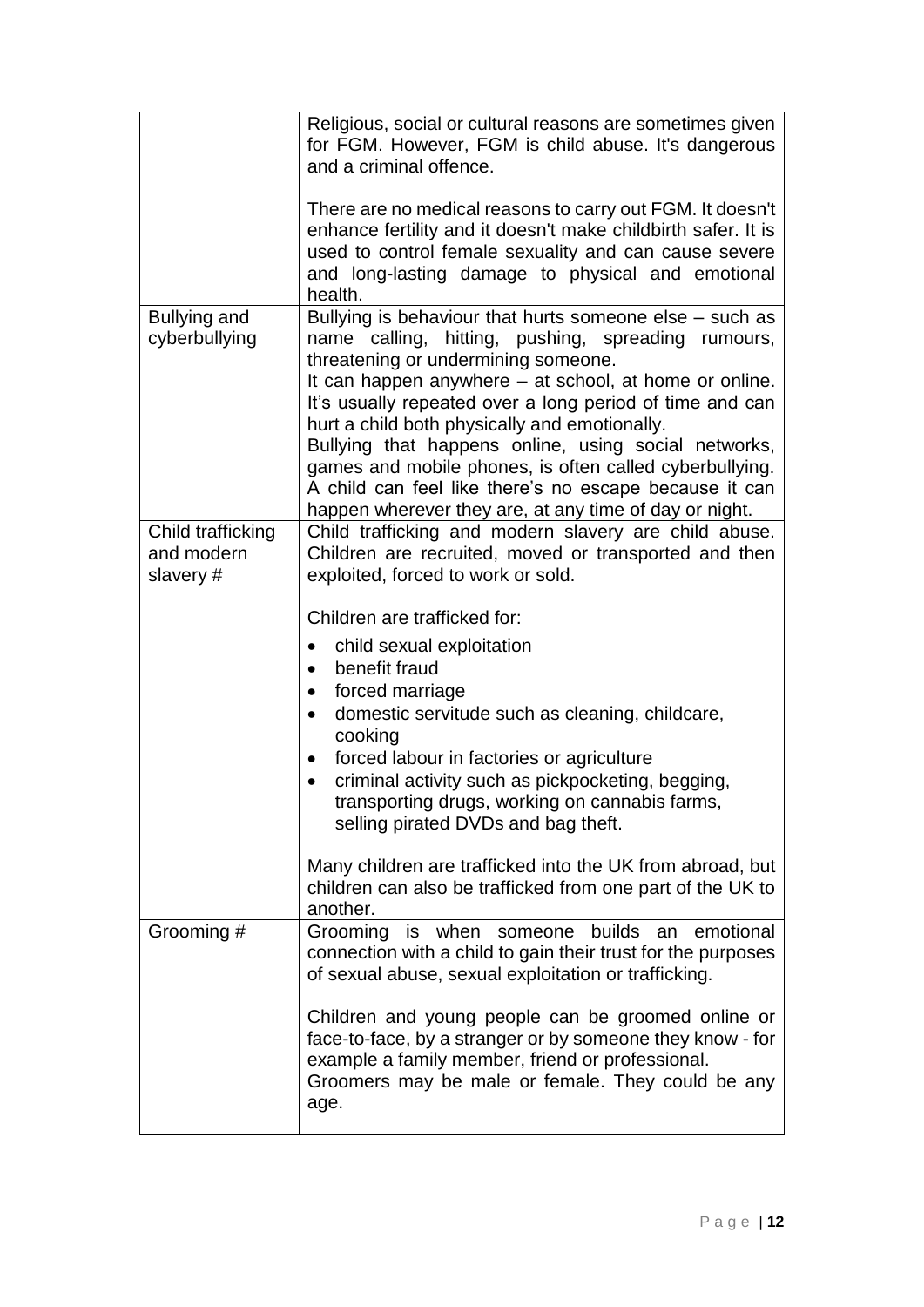|                              | Many children and young people don't understand that        |
|------------------------------|-------------------------------------------------------------|
|                              | they have been groomed or that what has happened is         |
|                              | abuse.                                                      |
| Harmful sexual<br>behaviour# | Harmful sexual behaviour includes:                          |
|                              | using sexually explicit words and phrases                   |
|                              | inappropriate touching                                      |
|                              | using sexual violence or threats                            |
|                              | full penetrative sex with other children or adults.         |
|                              | Children and young people who develop harmful sexual        |
|                              | behaviour harm themselves and others                        |
| Forced marriage              | Forced marriage is where one or both people do not (or      |
| S                            | in cases of people with learning disabilities, cannot)      |
|                              | consent to the marriage and pressure or abuse is used. It   |
|                              | is an appalling and indefensible practice and is illegal in |
|                              | Great Britain. It is recognised as a form of violence       |
|                              | against women and men, domestic/child abuse and a           |
|                              | serious abuse of human rights.                              |
| $\mathbf{M}$                 | $\sqrt{2}$                                                  |

\* Taken from Working Together to Safeguard Children (2018) # Taken from NSPPC website [https://www.nspcc.org.uk/preventing](https://www.nspcc.org.uk/preventing-abuse/child-abuse-and-neglect/)[abuse/child-abuse-and-neglect/](https://www.nspcc.org.uk/preventing-abuse/child-abuse-and-neglect/) \$ Taken from [https://www.gov.uk/government/publications/what-is-a-forced](https://www.gov.uk/government/publications/what-is-a-forced-marriage)[marriage](https://www.gov.uk/government/publications/what-is-a-forced-marriage)

#### Adults at risk

The Care and Support Statutory Guidance sets out the different types and patterns of abuse and neglect and the different circumstances in which they may take place. This is not intended to be an exhaustive list but an illustrative guide as to the sort of behaviour which could give rise to a safeguarding concern.

| Physical abuse         | •assault •hitting •slapping •pushing •misuse of medication<br>•restraint •inappropriate physical sanctions                                                                                                                                                                                                               |
|------------------------|--------------------------------------------------------------------------------------------------------------------------------------------------------------------------------------------------------------------------------------------------------------------------------------------------------------------------|
| Domestic<br>violence   | The cross-government definition of domestic violence and<br>abuse is: any incident or pattern of incidents of controlling,<br>coercive, threatening behaviour, violence or abuse<br>between those aged 16 or over who are, or have been,<br>intimate partners or family members regardless of gender<br>or sexuality.    |
| Sexual abuse           | •rape •indecent exposure •sexual harassment<br>•inappropriate looking or touching •sexual teasing or<br>innuendo •sexual photography •subjection to<br>pornography or witnessing sexual acts •indecent<br>exposure •sexual assault •sexual acts to which the adult<br>has not consented or was pressured into consenting |
| Psychological<br>abuse | •emotional abuse •threats of harm or abandonment<br>•deprivation of contact •humiliation •blaming •controlling<br>.intimidation .coercion .harassment .verbal abuse .cyber                                                                                                                                               |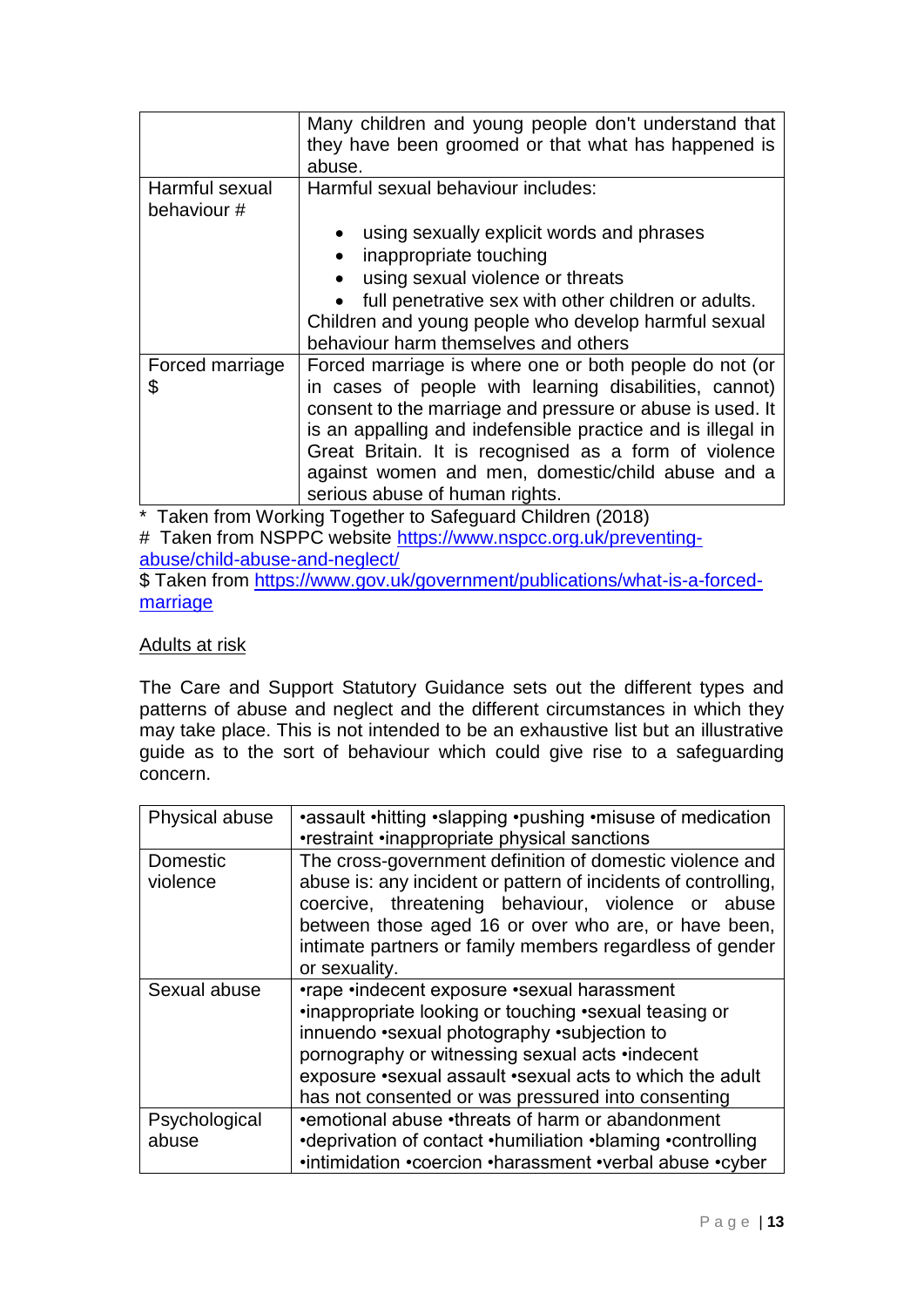|                  | bullying •isolation •unreasonable and unjustified                                                                 |
|------------------|-------------------------------------------------------------------------------------------------------------------|
|                  | withdrawal of services or supportive networks                                                                     |
| Financial or     | •theft •fraud •internet scamming •coercion in relation to an                                                      |
| material abuse   | adult's financial affairs or arrangements, including in                                                           |
|                  | connection with wills, property, inheritance or financial                                                         |
|                  | transactions •the misuse or misappropriation of property,                                                         |
|                  | possessions or benefits                                                                                           |
| Modern slavery   | •slavery •human trafficking •forced labour and domestic                                                           |
|                  | servitude. •traffickers and slave masters using whatever                                                          |
|                  | means they have at their disposal to coerce, deceive and<br>force individuals into a life of abuse, servitude and |
|                  | inhumane treatment                                                                                                |
| Discriminatory   | •harassment •slurs or similar treatment: • because of race                                                        |
| abuse            | gender and gender identity age · disability · sexual                                                              |
|                  | orientation · religion                                                                                            |
| Organisational   | Including neglect and poor care practice within an                                                                |
| abuse            | institution or specific care setting such as a hospital or                                                        |
|                  | care home, for example, or in relation to care provided in                                                        |
|                  | one's own home. This may range from one off incidents                                                             |
|                  | to on-going ill-treatment. It can be through neglect or poor                                                      |
|                  | professional practice as a result of the structure, policies,                                                     |
|                  | processes and practices within an organisation.                                                                   |
| Neglect and      | •ignoring medical, emotional or physical care needs                                                               |
| acts of omission | •failure to provide access to appropriate health, care and                                                        |
|                  | support or educational services •the withholding of the                                                           |
|                  | necessities of life, such as medication, adequate nutrition                                                       |
|                  | and heating.                                                                                                      |
| Self-neglect     | This covers a wide range of behaviour neglecting to care                                                          |
|                  | for one's personal hygiene, health or surroundings and                                                            |
|                  | includes behaviour such as hoarding. It should be noted                                                           |
|                  | that self-neglect may not prompt a section 42 enquiry. An                                                         |
|                  | assessment should be made on a case by case basis. A<br>decision on whether a response is required under          |
|                  | safeguarding will depend on the adult's ability to protect                                                        |
|                  | themselves by controlling their own behaviour. There may                                                          |
|                  | come a point when they are no longer able to do this,                                                             |
|                  | without external support.                                                                                         |
| Female genital   | Female genital mutilation (FGM) is the partial or total                                                           |
| mutilation       | removal of external female genitalia for non-medical                                                              |
| (FGM)            | reasons. It's also known as female circumcision or cutting.                                                       |

[https://www.gov.uk/government/publications/care-act-statutory-guidance/care](https://www.gov.uk/government/publications/care-act-statutory-guidance/care-and-support-statutory-guidance)[and-support-statutory-guidance](https://www.gov.uk/government/publications/care-act-statutory-guidance/care-and-support-statutory-guidance)